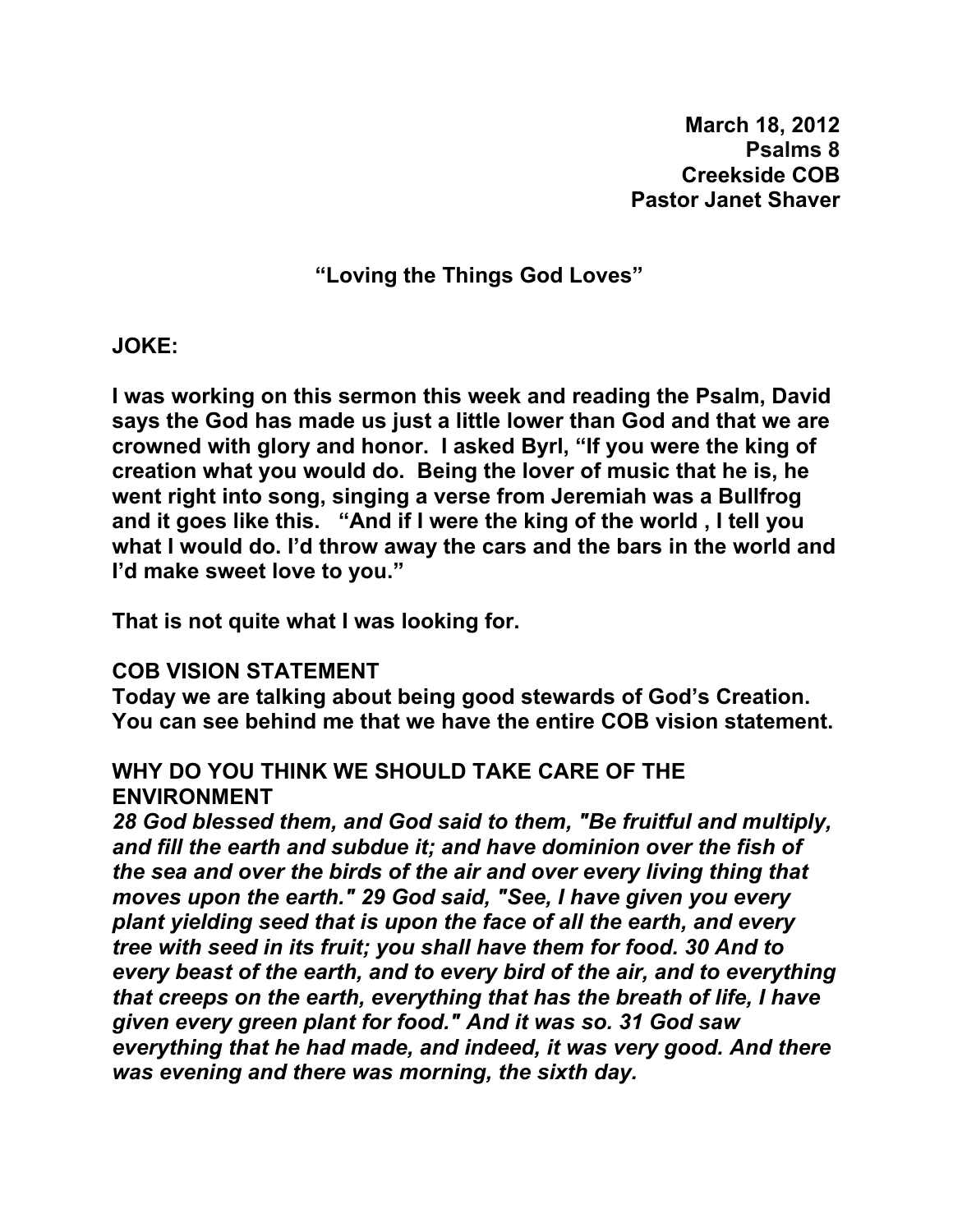### **STEWARDSHIP IS OUR CALLING FROM GOD**

**God calls us – it is our vocation in life – It is God's desire for us to take care of the good he creates.** 

### **SUSTAINABILITY**

**We need to live off of creation. We need it to sustain life while preserving at the same time. Yes, we shall live off of it. We'd better take care of it or our children and their children will not have the goodness that we enjoy.** 

# **IT IS A LOT OF WORK ILLUSTRATION: BOY TAKING OVER THE FARM**

**A man telling a story talks about his dad. He says, "More years ago than I care to remember, my dad worked most of one morning tilling the ground for the garden he planted every year. After working the soil, he would spend a few days planting seed. Then there was the setting up row markers, stringing lines for the peas and other tasks that took many days.** 

**I was quite young as I watched him year by year and there was always that look of satisfaction when dad would have the whole garden laid out, seed planted and everything was ready for the season of growth. He would wipe his brow and lean on the top of his shovel and look out over his work for the longest time. As I think back, it was a kind of,**  *"And he looked over all he had made and it was good."*

**And I** *watched* **it all as a boy. I was a spectator.** 

**Then one spring everything changed. I think I was about 12 years old give a take a year or two. I was watching dad watching his garden when he called me over. He put his arm around my shoulder and said,**  *"This is all yours to take care of now!"*

**I was stunned.** 

**Suddenly my role went through a radical transformation. What was once a regular back yard garden now looked like acres and acres of garden to care for! Besides - how could I even begin to take care of**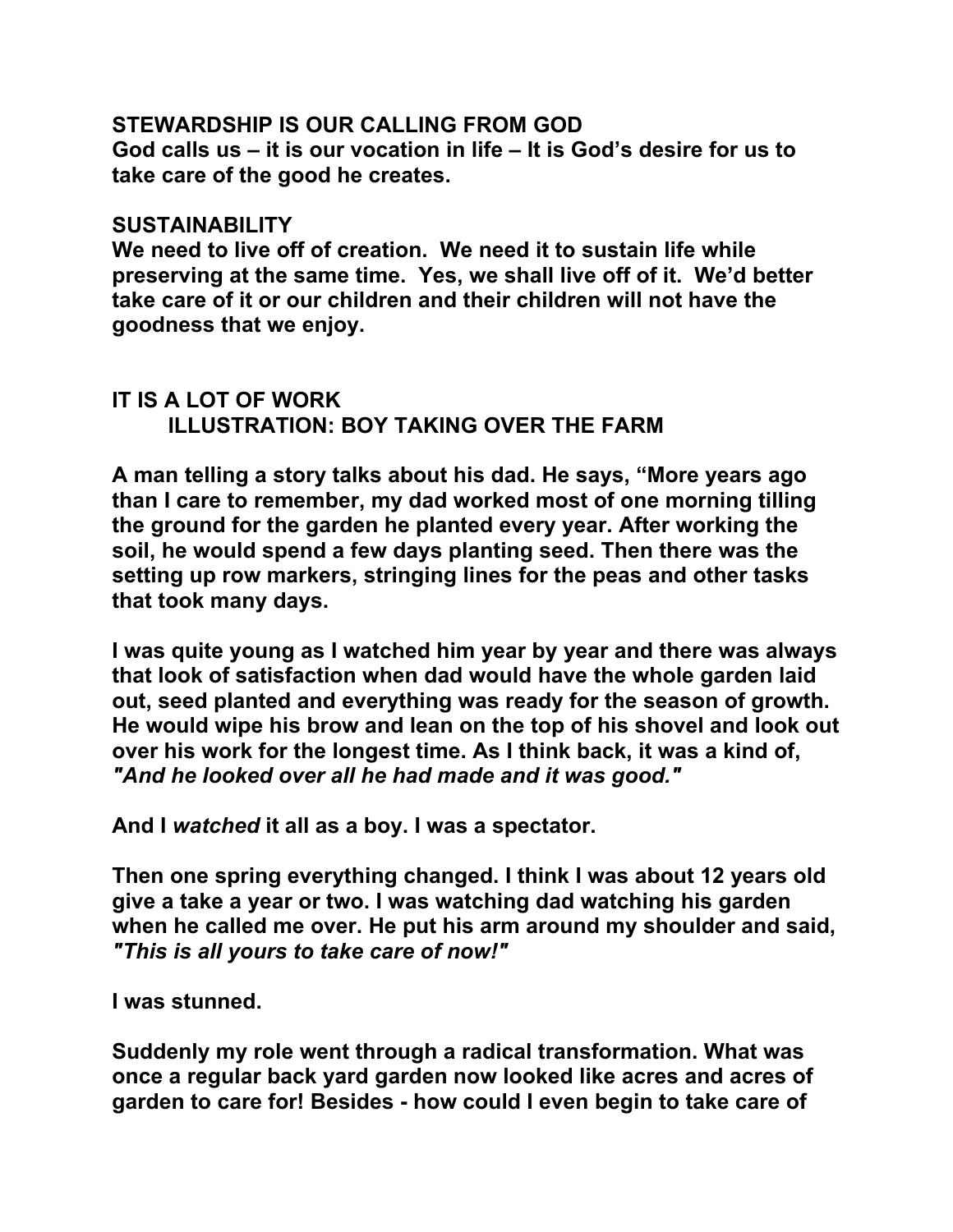**something that seemed to appear almost magically year by year and how could I be responsible for that absolutely wonderful harvest of fresh produce we had each fall? I would never manage the brilliant planning dad always did with his garden so that we were harvesting for the longest time. The tomatoes alone fed us during the fall and the canned version lasted most of the year.** 

*"This is all yours to take care of now?"*

**It seemed like the most impossible of all tasks. How in the world could I even conceive of taking care of something that only my father could produce?"** 

# **ILLUSTRATION :**

 **Our Garden – Hard work** 

**It is hard work and that is why we have to be motivated by something more powerful, something deeper and meaningful.** 

# **PSALM TODAY**

**There is epiphany of praise here today. Have you ever had a praise epiphany like this one? I remember something happened to one of my seminary classmates. She had to go before a group of ministers for her ordination and she had heard the one minister was tough and she felt nervous about it but when she got into the meeting, she saw that something had closed this minister's mouth – not a question did he utter. She was so astonished and taken aback, she said she came out of that meeting and without any intention but a natural response, she began singing the Doxology. A standard offertory response in all Methodists churches.** 

### **WHO IS DAVID**

**I see David in that today. So, if you ever have been in that place, you can enter into his emotions and his deep abiding love.** 

**Spending time with God in the fields – Good foundation** 

**It is said that the most precious time you can spend with God is with as little material around as possible. He spent much time in nature and surroundings.**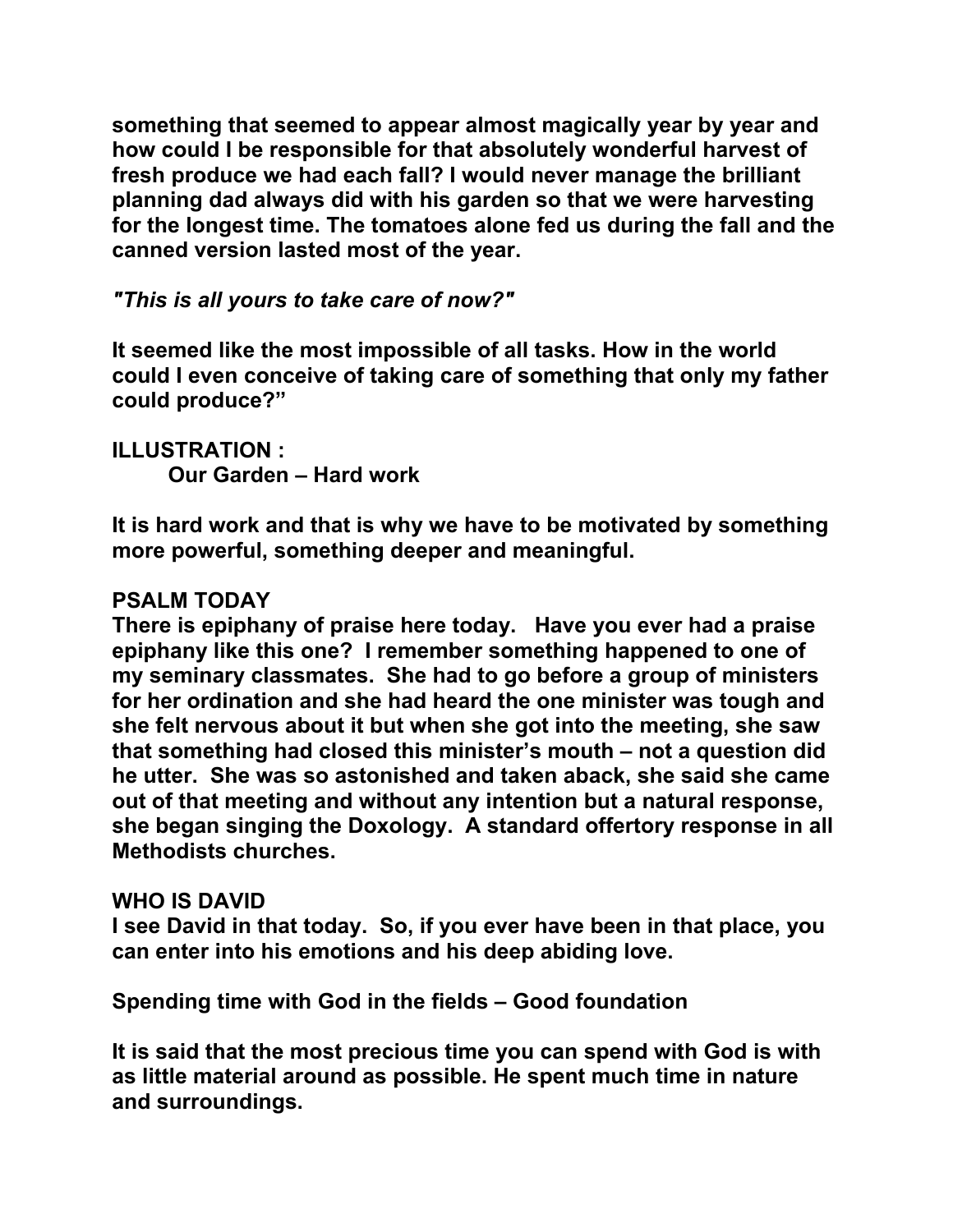**This is the foundation of David's reverence for God** 

**Although he messed up in his life, we know without a doubt that David loved God.** 

**Not just a reverence as we might find in the Psalm today but a deep and abiding love.** 

**DAVID'S REFLECTIONS OF GOD This is an epiphany.** 

**Obvious that he loves God** 

**There is a reverence for God he places in a paradox the God's majesty and this is how much you love us this is how much.** 

**He is in love with God and has a wonderful awe for God.** 

### **SURVEYS**

**When we got those surveys back from the church about where did we meet God and where does God meet us and where do we meet God. The majority of the answers were in nature.** 

*It reminds me of a story that I read about a rabbi and his son.* 

*The son would enter his house after school place his backpack on the dining room table. Leave the house through the back door and head into the woods behind the house. At first, the rabbi gave little thought to his son's ritual. But it continued for days and then weeks, every day, out in the woods for almost a half hour. The rabbi grew concerned. "My son," he said one day. "I notice that every day you leave home to spend time in the woods. What is it you are doing there?"* 

*"Oh, Papa," the son replied. "There is no need to worry. I go into the woods to pray. It is in the woods that I can talk to God."*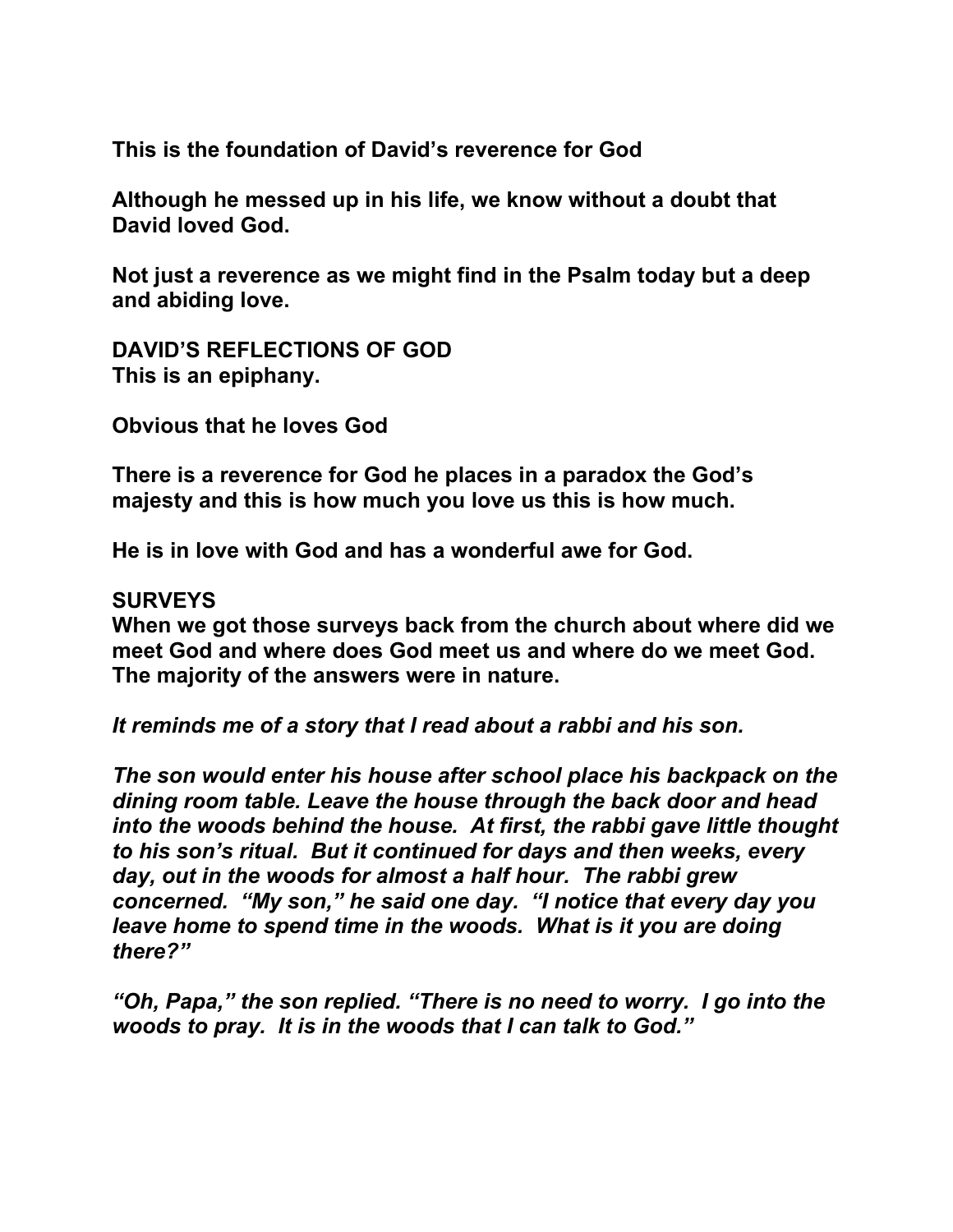*"Oh," the rabbi said, clearly relieved. "but as the son of a rabbi, you should know that God is the same everywhere." Yes Papa. "I know that God is the same everywhere." "But I am not."* 

**Something happens when we are in nature. When we get in touch with nature we are in touch with God in a pure way. IN a way that sometimes in our material places we cannot. We're different.** 

### **CAMP MACK**

**That is why so many of us love Camp Mack. Because transformation happens there for many children and adults. We are in touch with God in the most natural space. The less material things and the more natural habitat gives us a greater opportunity to be with God.** 

**Sometimes we can't help but have to be in our time with God inside but it is nature in the most complete state that brings us to a full awareness.** 

**THERE IS AN INTERRELATEDNESS IN THE SPIRIT OF GOD We are in the center of God and God is in the center of creation – nature and humanity God – We belong to God and God permeates the very being of creation and God loves it.** 

**No distractions – let our minds open – let God take us to what God wants us to know.** 

**We find a place of Oneness – and it makes sense. We have an epiphany.** 

**DAVID WHO SPENT HIS TIME IN NATURE AMONG GOD'S CREATION That is what happened to David today and to us when we come into a Oneness with God in nature.** 

**It is there where we might break into a praise as a inherent response.** 

### **MINDFULNESS**

**You might say David becomes mindful of the things of God.** 

**That is what the Psalmist says about God with us.**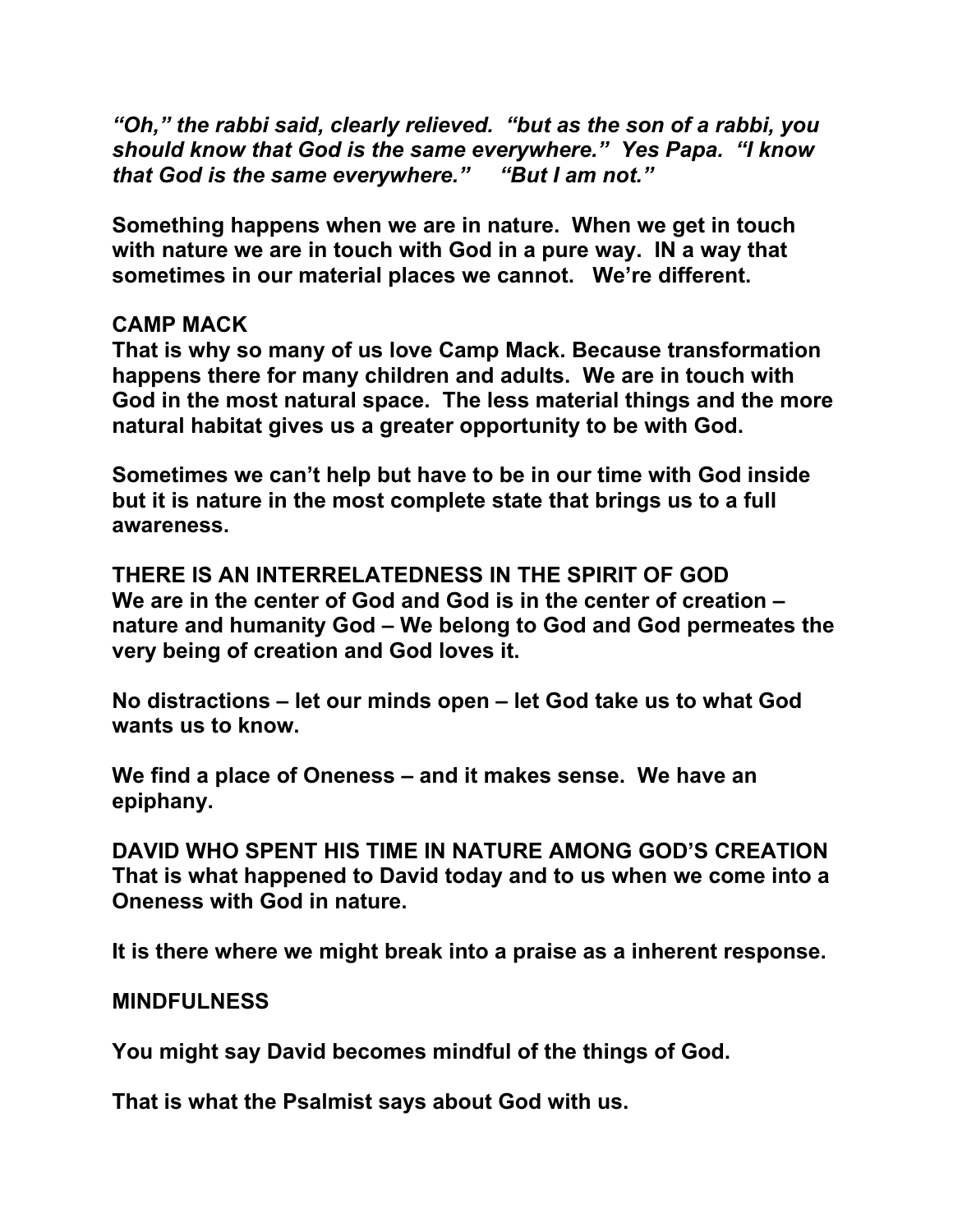*3 When I look at your heavens, the work of your fingers, the moon and the stars that you have established; 4 what are human beings that you are mindful of them, mortals that you care for them?*

## **ALICE STORY Mark Rullo writes:**

**Calvin Trillin's lighthearted and best-selling tribute to his late wife, Alice, can make some husbands nervous. Ordinary husbands the ordinary, absentminded kind. You know the kind of husbands that are not mindful of any of their wives lives. Trillin wrote books about her and she appeared in many of his** *New Yorker columns.*  **Throughout their 36-year marriage, Trillin catalogued her sense of humor, her sense of style and her childlike sense of wonder. He noticed little things about Alice that most spouses let slide like fish over an open dam. This may explain why a young woman once wrote Trillin and con-fided that "she sometimes looked at her boyfriend and asked herself, 'But will he love me like Calvin loves Alice?'"** 

# **MINDFUL OF HIS WIFE**

**We might say that Calvin Trillin was mindful of his wife Alice. We might say that his love for her never dimmed but continued throughout their lives together.** 

**David loved the things of God and he was mindful of all that was around him.** 

**You might say we become mindful while we are in nature.** 

**We become mindful of God's love for all his creation.** 

**We become mindful of our interconnectedness in the universe.** 

**We might say that:** 

**To Love the things that God loves we are mindful of who God is in creation – in humanity and in nature.** 

**LOVING IN MINDFULNESS A love that isn't distracted MINDFULNESS OF LOVE IS:**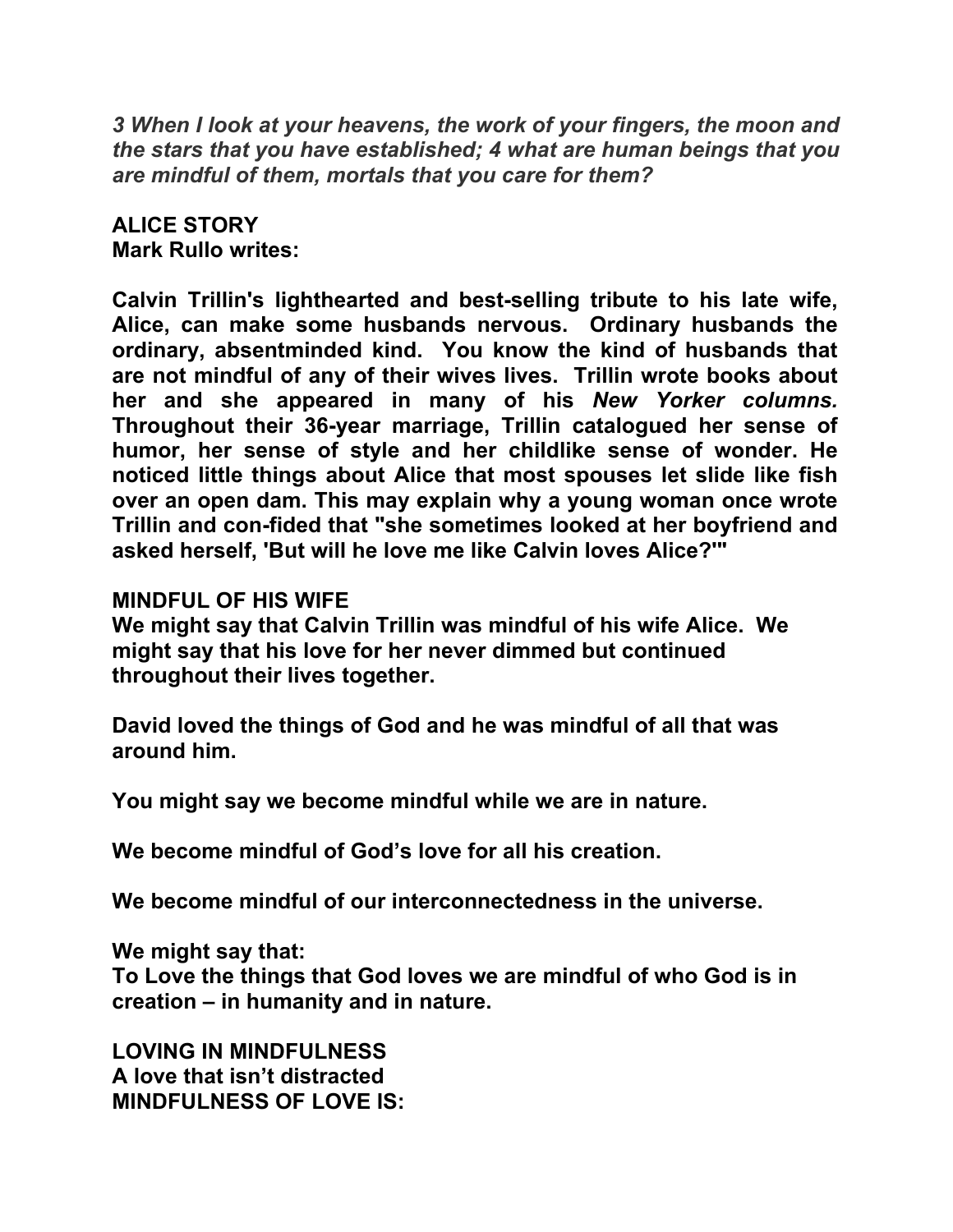**A love that refuses to be disinterested A focused and attentive love. Mindfulness delights in its beloved** 

**That is what God wants from us to love the things he loves. To stay mindful on the things of God in and out of nature .** 

**We are to bring that mindfulness and praise and live it out. We are to live out our salvation in mindfulness of the things of God. The things that God cherishes and delights in.** 

**The things that God is mindful of – the things that God loves.** 

**SOMETHING HAPPENS IN OUR MINDFULNESS** 

**Something happens when we discover the oneness in nature – in our interconnectedness.** 

**It is like an Epiphany** 

**Not because God commands us or for our own sustainability** 

**We begin to: love God and the things God loves.** 

**SPIRIT LED ACTIONS – LIVE OUT OUR LIVES IN PRAISE Our actions become spirit-led – we grieve and delight in the things that God does. Not just in nature but in all creation – the injustices of humanity.** 

**We might grieve with God When we see some of things happening in our environment – a righteous indignation rises up in us – the oil spills – toxic waste.** 

**We might grieve with God The human trafficking of men, women and children all over the world and into the U.S.** 

**We might delight with God**